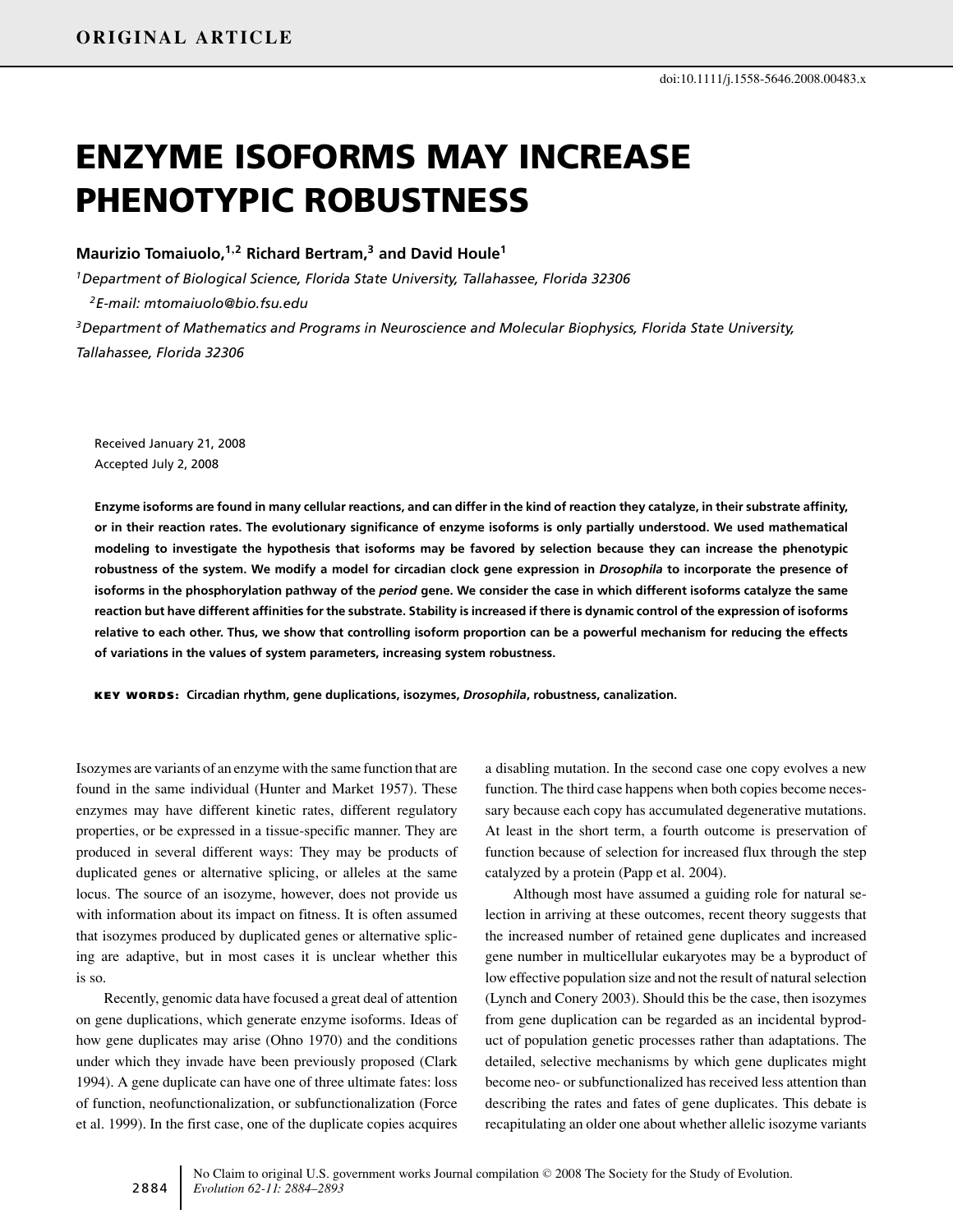are neutral (Kimura 1983) or subject to natural selection (Gillespie 1991).

Although the distinction between neo- and subfunctionalized seem clear at one level, more detailed consideration of selective mechanisms suggest that the boundaries between subfunctionalization and neofunctionalization may not be well defined. Once isoforms become coexpressed, for instance, they can provide an easy route toward an adaptive peak where robustness, the invariance of the phenotype in the face of changes in the values of system parameters, is increased. This would represent a case of neofunctionalization (increased robustness) through diversification of function (isozymes with different substrate affinities).

Much work relevant to the adaptive value of isozymes has been directed at interpreting data on dispensability of genes in yeast. A knockout of a functional gene can be compensated by the presence of another gene with equivalent function, or by redundancy of the genetic network as a whole (Gu 2003). The first hypothesis provides a potential selective mechanism for the maintenance of isozymes by gene duplication. Although compensation does occur (Gu et al. 2003), dispensability seems to be primarily due to the second mechanism (Wagner 2000). A detailed analysis of network function suggested the alternative hypothesis that duplication might be favored in high flux pathways (Papp et al. 2004). All of these hypotheses apply only to isozymes originating from gene duplication.

Quantitative robustness to perturbations can arise due to the presence of isozymes from any source. In this article we use mathematical modeling to investigate the potential for coexpressed isoforms to increase robustness to quantitative perturbation. Perturbations can arise from environmental or genetic sources, although we make no distinction between them in this article. Theoretical arguments (Wagner et al. 1997; Proulx and Phillips 2005) suggest that robustness to environmental noise evolves more readily than does robustness to genetic noise. We only consider isoforms originating from alternative splicing, but the general conclusions apply to isoforms from other sources as well. Our goal is not to provide a comprehensive framework for the origin and successive evolution of isoforms but rather to investigate their potential benefit in a biological system. We use the *Drosophila* circadian rhythm network as a model system in our investigation. The circadian rhythm is important to fitness (Kumar et al. 2005) and its phenotype (period) is reliable and can be measured in vitro and behaviorally (Panda et al. 2002). A previous model of the mammalian circadian clock has noted that this system seems robust to variation in parameter values, but they did not investigate the effects of isozymes (Forger and Peskin 2003).

In *Drosophila* the molecular generator of the rhythm is the negative feedback of the genes *period* and *timeless* on their own transcription. This mechanism has been described with various levels of detail by mathematical models (Goldbeter 1995; Leloup

and Goldbeter 1998, 2003; Leloup et.al. 1999; Smolen et. al. 2001; Ueda et. al. 2001). The proteins of the gene *period* (PER) and *timeless* (TIM) undergo successive phosphorylation events, introducing delays in the feedback of the proteins on transcription. Phosphorylation is crucial for PER and TIM translocation into the nucleus, a requirement for the production of the rhythm. Casein kinase II (CKII) is the protein largely responsible for phosphorylation of PER and is found in at least three coexpressed functional variants (Jauch et al. 2006). CKII has been proposed as an evolutionary link between different circadian systems of animals, plants, and fungi, and the circadian clock seems to be highly sensitive to its activity (Lin 2002). CKII is a heterotetramer, with two α and two β subunits. The α subunits have catalytic functions. The  $\beta$  subunits protect the  $\alpha$ -subunit against denaturing agents or conditions (Meggio et al. 1992), alter the substrate specificity of the  $\alpha$ -subunits (Bidwai et al. 1993) and modulate the activity of the enzyme (Guerra et al. 1999). Alternative splicing variants of the β subunit are recombined to form the isozymes. We modify a mechanistic model for circadian oscillations in *Drosophila* to test if CKII isoforms can increase system robustness.

# *The Model*

We consider a minimal molecular model for circadian oscillations in constant darkness conditions in *Drosophila* (Goldbeter 1995), describing the time course of the gene *period* and its products. What the minimal model does not describe is the time course of other genes, such as *timeless*, that are entrained by light. We modified the model to incorporate the presence of CKII isoforms. These isoforms are also present, and with the same function, in the pathway of genes not represented in the model. We chose this model because it captures the essential features of circadian oscillations while minimizing the mathematical complexity. The model consists of differential equations for the concentrations of *period* mRNA (Mp), the unphosphorylated form of PER protein  $(P_0)$ , its single  $(P_1)$  and double  $(P_2)$  phosphorylated forms, and the nuclear PER concentration (PN). We do not explicitly model transcription and regulation of CKII but assume that its gene expression level can be regulated. Analysis of the enzyme structure suggests that CKII is in fact regulated by transcription (Guerra and Issinger 1999) and that different isoforms have different substrate affinities or functional properties (Guerra et al. 1999; Jauch et al. 2006).

One example of a system containing isoforms with different substrate affinities is the pancreatic β-cell in the mouse. This cell contains two isoforms for the sarco-endoplasmic reticulum calcium ATPase (SERCA pump), which pumps  $Ca^{2+}$  from the cytosol to the endoplasmic reticulum. One isoform, SERCA-2b, has high Ca<sup>2+</sup> affinity and is important for maintaining basal Ca<sup>2+</sup> levels in the cytosol. The other, SERCA-3, has a lower affinity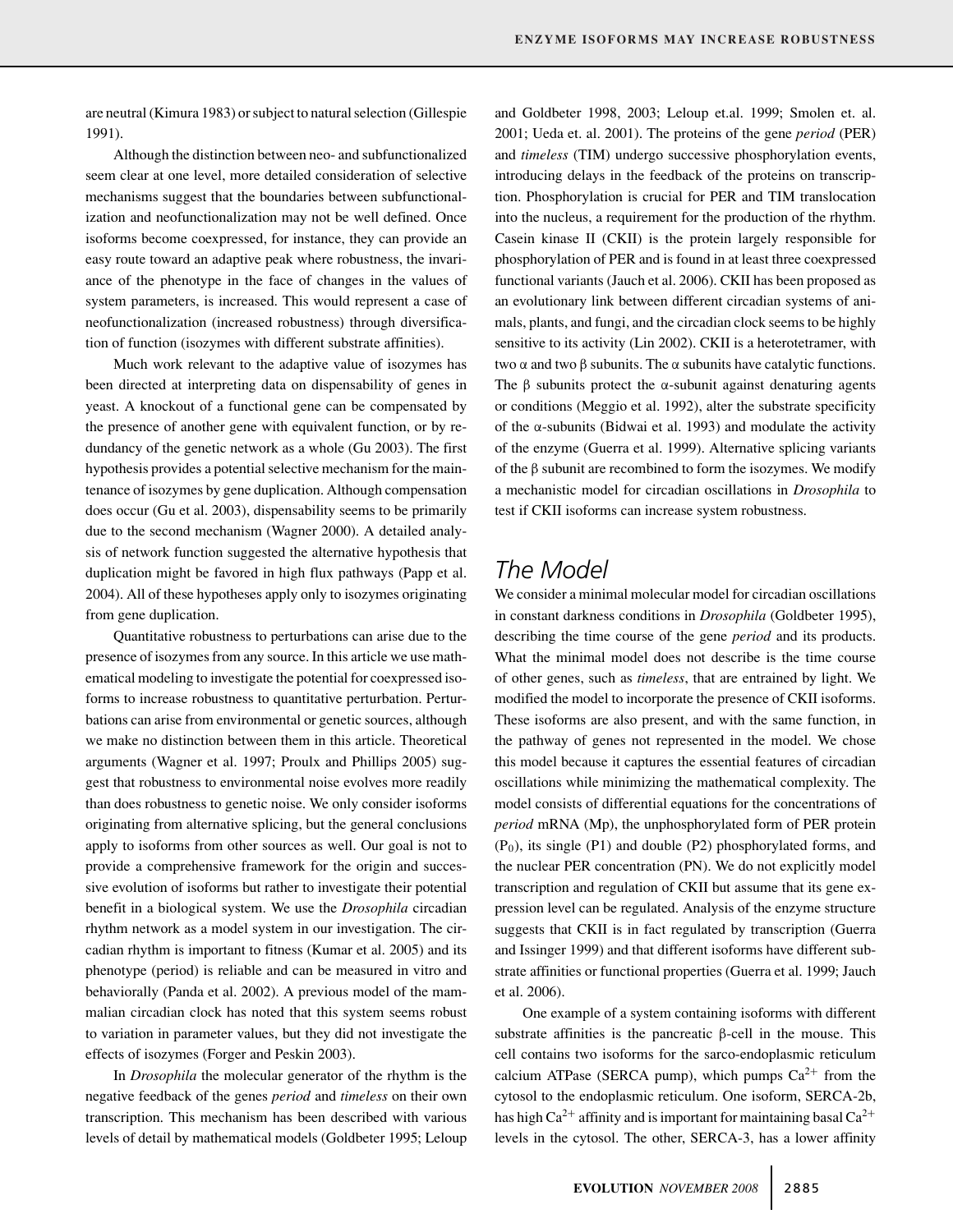

Figure 1. **Model scheme for circadian oscillations in** *Drosophila***. (A) The system without isoforms. (B) The modified system with isoforms derived from alternative splicing.**

and is important during stimulation by glucose (Arredouani et al. 2002).

In our model we consider the presence of two CKII isoforms that differ in their affinity to the substrate, and separate the total amount of CKII into a fraction  $\alpha$  of the high affinity isoform, and a fraction  $1 - \alpha$  of the low affinity isoform. A schematic diagram illustrating the steps describing the circadian rhythm in *Drosophila* is shown in Figure 1. The upper panel (Fig. 1A) shows the system without isoforms whereas the lower panel (Fig. 1B) shows the modified system with the presence of isoforms. The mRNA of *period* (Mp) is produced in the nucleus and transferred to the cytosol. Mp accumulates at maximum rate  $V_{SP}$ , and is enzymatically degraded at maximum rate  $V_{MP}$ , with Michaelis constant K*m*P. The synthesis of *period* protein (P0) is proportional to Mp and is characterized by a first-order rate constant  $k_{SP}$ . Parameters  $V_{ip}$  ( $i = 1, ..., 4$ ) denote maximum rates of the kinases and phosphatases involved in the reversible phosphorylation of  $P_0$ to  $P_1$  and  $P_1$  to  $P_2$ . Parameters  $K_{11P}$  and  $K_{12P}$  denote the Michaelis constants of the two kinase isoforms whereas  $K_{P}$  denotes the

Michaelis constant of the phosphatase. The fully phosphorylated form  $(P_2)$  is enzymatically degraded at maximum rate  $V_{DP}$  with Michaelis constant  $K_{dP}$ , and is transported into the nucleus at rate  $k_1$ . The reverse transport occurs with rate  $k_2$ . Nuclear PER ( $P_N$ ) exerts negative feedback on *period* transcription, which is key to the generation of the rhythm. This feedback is described by a Hill equation with cooperativity degree *n* and repression constant  $K_{IP}$ . The diagram also illustrates how the phosphorylation pathway of the gene *period* is connected with the production of CKII isoforms via alternative splicing (Fig. 1B).

The dynamics of the model variables are described by a system of five coupled ordinary differential equations (Goldbeter 1995). The first equation describes the mRNA transcription

$$
\frac{dM_p}{dt} = V_{SP} \frac{K_{IP}^n}{K_{IP}^n + P_N^n} - V_{MP} \frac{M_P}{K_{MP} + M_P}.
$$
 (1)

The first term describes mRNA synthesis and the negative feedback of the protein PER on its own transcription. The second term describes mRNA enzymatic degradation. The second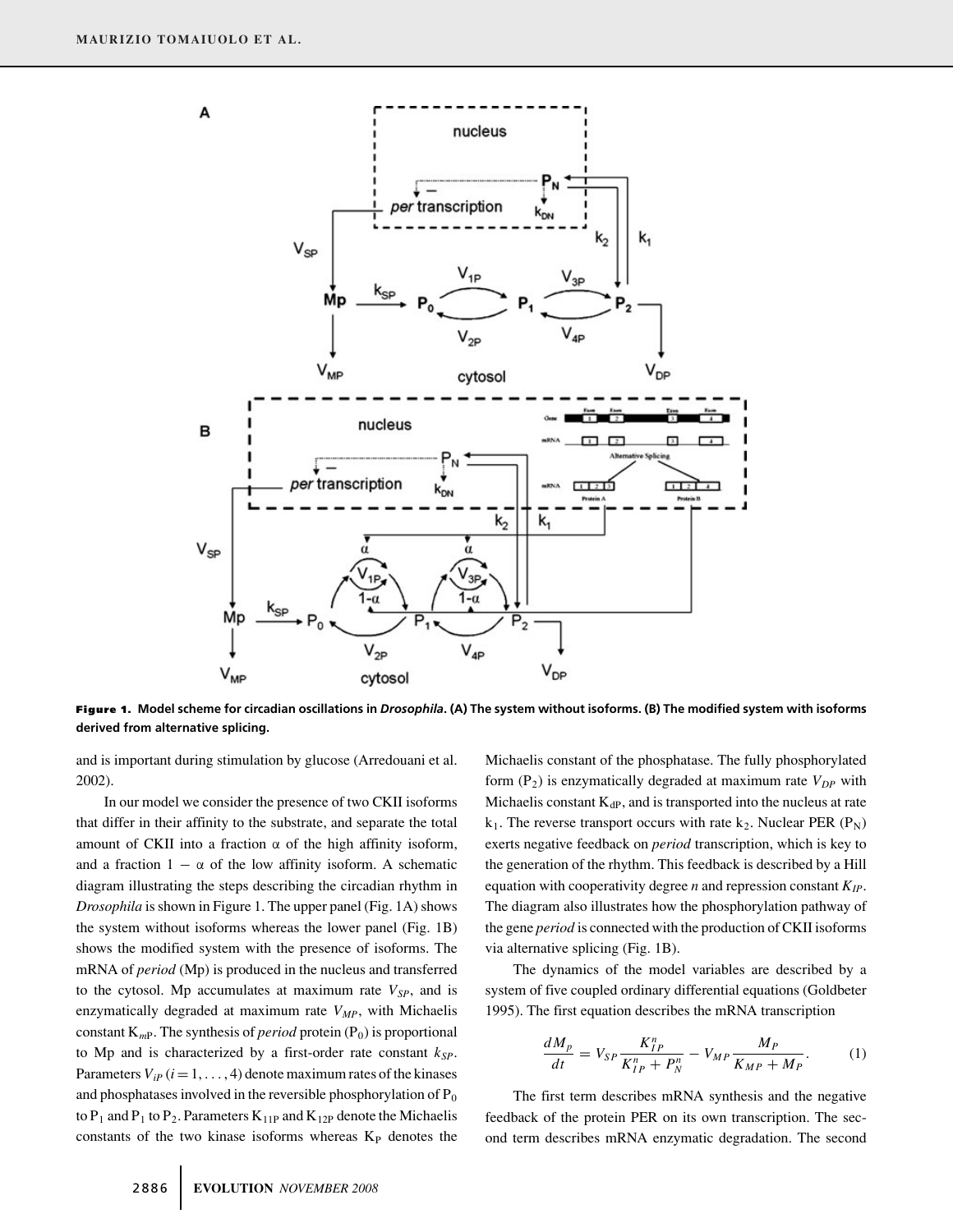equation describes the dynamics of the unphosphorylated protein  $P_0$ :

$$
\frac{dP_0}{dt} = k_{SP}M_p + V_{2P}\frac{P_1}{K_P + P_1} - V_{1P}
$$

$$
\left[\alpha \frac{P_0}{K_{11P} + P_0} + (1 - \alpha) \frac{P_0}{K_{12P} + P_0}\right].
$$
 (2)

The first term relates protein synthesis to the concentration of mRNA. The second term describes dephosphorylation of  $P_1$  to  $P_0$ . The third and final terms describe  $P_0$  phosphorylation by the two isoforms of CKII. The mathematical system that describes the circadian rhythm without isoforms can be derived by either setting  $\alpha$  to zero, or 1, and using only one Michaelis constant (K<sub>11P</sub> or K<sub>12P</sub>), or by setting  $\alpha$  to 0.5 and using two identical Michaelis constants ( $K_{11P} = K_{12P}$ ). The equation for the phosphorylated form  $P_1$  is similarly derived.  $P_1$  can be produced from its unphosphorylated form,  $P_0$ , or from the dephosphorylation of  $P_2$ .  $P_1$  can be phosphorylated into  $P_2$ , or dephosphorylated to  $P_0$ :

$$
\frac{dP_1}{dt} = V_{1P} \left[ \alpha \frac{P_0}{K_{11P} + P_0} + (1 - \alpha) \frac{P_0}{K_{12P} + P_0} \right] - V_{2P} \frac{P_1}{K_P + P_1} - V_{3P} \left[ \alpha \frac{P_1}{K_{11P} + P_1} + (1 - \alpha) \frac{P_1}{K_{12P} + P_1} \right] + V_{4P} \frac{P_2}{K_P + P_2}.
$$
\n(3)

The fourth equation describes the dynamics of the double phosphorylated protein:

$$
\frac{dP_2}{dt} = V_{3P} \left[ \alpha \frac{P_1}{K_{11P} + P_1} + (1 - \alpha) \frac{P_1}{K_{12P} + P_1} \right] - V_{4P} \frac{P_2}{K_P + P_2} - k_1 P_2 + k_2 P_N - V_{DP} \frac{P_2}{K_{DP} + P_2}.
$$
\n(4)

The first three terms represent phosphorylation and dephosphorylation. The fourth and fifth describe the transport of  $P_2$  into  $(k_1)$  and out of  $(k_2)$  the nucleus. The last term describes  $P_2$  enzymatic degradation.

The last equation shows the dynamics of the protein in the nucleus:

$$
\frac{dP_N}{dt} = k_1 P_2 - k_2 P_N - k_{DN} P_N.
$$
 (5)

An example of the circadian oscillations produced by this model is shown in Figure 2. The increase of messenger RNA (Mp), causes an increase in the amount of protein  $P_0$  (not shown), eventually leading to a delayed increase in nuclear protein  $P_N$ . This feeds back negatively on *period* transcription, causing the messenger RNA to decrease. The delayed negative feedback of *period* protein on its own transcription is the mechanism for the rhythm. Importantly, it is the two phosphorylation steps that are primarily responsible for the delay.



**Figure 2. Circadian oscillations of Mp (dotted line) and P<sub>N</sub> (continuous line). The period of the oscillations is 24 h. Parameter values are as in Table 1.**

The differential equations were solved numerically with backward Euler method in the XPPAUT software package (Ermentrout 2002). The period was computed using Fast Fourier Transformations in the numerical package of Python.

## *Results* CKII AFFINITY

To determine if system robustness is increased by CKII isoforms we compare the dynamics of the model with isoforms to the

**Table 1. Parameter values used to generate baseline parameter set with circadian oscillation of 24 h.**

| $V_{SP}$            | Accumulation rate of Mp in the<br>cytosol          | 1 nM $h^{-1}$                 |
|---------------------|----------------------------------------------------|-------------------------------|
| $V_{MP}$            | Maximum enzymatic degradation<br>rate of Mp        | $0.7$ nM h <sup>-1</sup>      |
| $k_{SP}$            | Maximum rate of $P_0$ synthesis                    | $0.9 h^{-1}$                  |
| $V_{DP}$            | Maximum enzymatic degradation<br>rate of $P_2$     | $2$ nM h <sup>-1</sup>        |
| $k_1$               | Maximum transport rate of $P_2$ in the<br>nucleus  | $0.155 h^{-1}$                |
| k <sub>2</sub>      | Maximum transport rate of $P_N$ in the<br>cytosol  | $0.2 h^{-1}$                  |
| $k_{IP}$            | Threshold constant for transcription<br>repression | $1 \text{ nM}$                |
| $\boldsymbol{n}$    | Degree of cooperativity for Hill<br>equation       | $\mathcal{D}_{\mathcal{L}}$   |
| $k_{11P}, k_{12P},$ | Michaelis constants for kinases                    | 2 nM                          |
| $k_{P}$             | Michaelis constants for phosphatases               | $2 \text{ nM}$                |
| $V_{1P}$ , $V_{3P}$ | Maximum rates for kinases                          | $8 \text{ nM} \text{ h}^{-1}$ |
| $V_{2P}$ , $V_{4P}$ | Maximum rates for phosphatases                     | $1 \text{ nM} \text{ h}^{-1}$ |
| $k_{DN}$            | Decay rate of $P_N$                                | $0.01 h^{-1}$                 |
| $\alpha$            | Proportion of isoforms                             | $\theta$                      |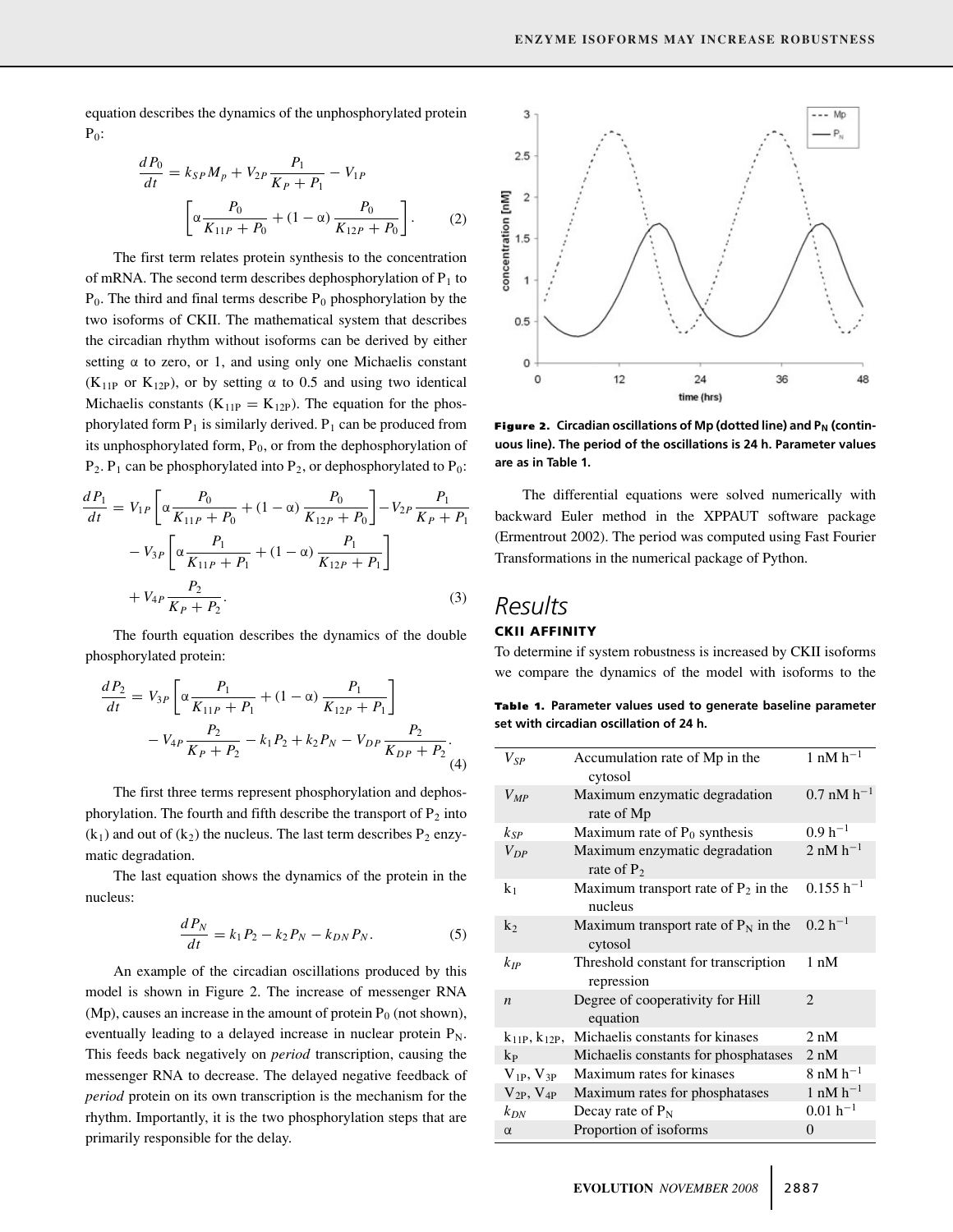

**CKII Michaelis-Menten constant [nM]** 

Figure 3. **Fixed proportion of isoforms does not increase system robustness but dynamic regulation does. The x-axis shows systems with different combinations of enzyme affinities. The single number refers to the Michaelis constant of the enzyme in a system without isoforms, whereas the two numbers in the parenthesis refer to the Michaelis constants of the isoforms. The y-axis shows the percentage of the 300 replicates that exhibit a circadian rhythm. Replicates are generated using random uniform distributions of the values of system parameters.**

dynamics of the model without. A system is considered to be robust if the period of the oscillation remains near 24 h in spite of parameter variation. In this investigation we call a system "circadian" if it has a period of  $24 \pm 0.5$  h. Although all the model variables oscillate with a circadian period, we use the concentration of mRNA to measure period length. For the purpose of this article, we regard the total enzyme reaction rate (*V1p*), which is the product of the number of enzyme molecules and the reaction rate per molecule, as constant and characterize isoforms having different affinities to the substrate.

We begin by investigating the effect of enzyme affinity in a system without isoforms. We ask if the substrate affinity of CKII has any impact on the robustness of the system. For instance, is it better to have an enzyme with high affinity to the substrate or one with low affinity? We set  $\alpha$  to 1 and select a baseline parameter set that has a 24-h period (Leloup and Goldbeter 1998). We then generate 300 replicate systems that have different parameter values but the same CKII substrate affinity (i.e., the same  $K_{11P}$ values). For each replicate a random set of values for all other parameters is generated. Each parameter value is drawn from a uniform distribution with the same mean as the baseline parameter set with a range of variation of plus or minus 50%. The values

of the substrate affinities for CKII are shown as the first numbers under each column in Figure 3.

The vertical axis of Figure 3 represents the percentage of replicates that produce a circadian rhythm.

In the absence of isoforms and with the Michaelis constant  $K_{11P} = 2$  nM only about 5% of the replicates produce an oscillation with a circadian period. Similar results are obtained with Michaelis constants 1, 3, and 4 nM (Fig. 3, white bars). Thus, the affinity to the substrate alone does not affect the robustness of the system. Robustness could be increased if we allow enzyme production or maximum rate to be regulated according to the reaction needs (results not shown), but under the assumption of constant production, a high-affinity enzyme is neither better nor worse than a low-affinity enzyme.

#### FIXED PROPORTION OF ISOFORMS

We now look at the effects of CKII isoforms that are produced at a constant rate and in constant relative proportion to each other, criteria that are satisfied by keeping the parameters *V1p* and α constant in the simulations. We then ask if this system with constant isoform expression is more robust then a system in which isoforms are not present. Three hundred replicates of the system are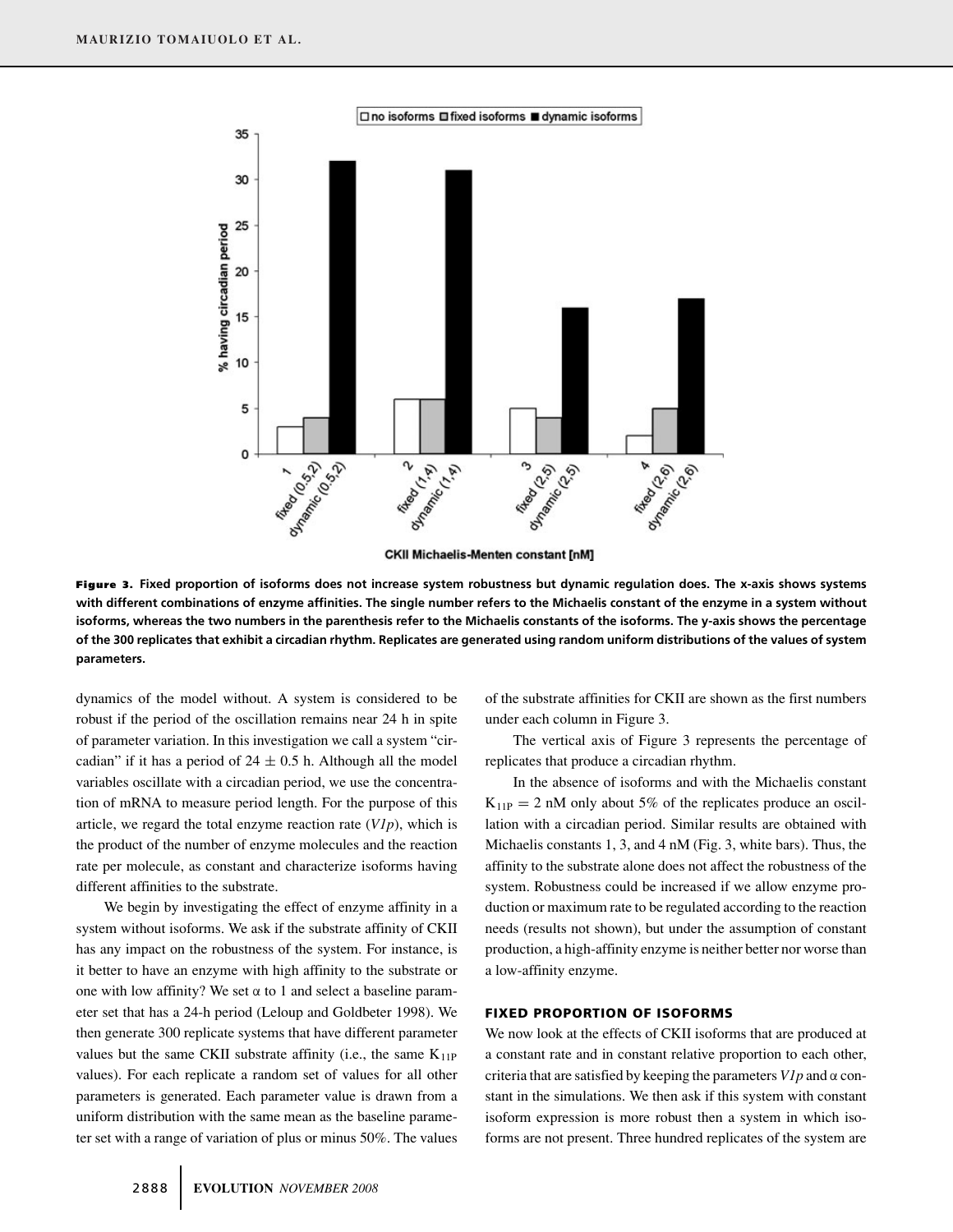obtained as described above. The values of the Michaelis constants are generated in the following way: given a Michaelis constant, say 2 nM, we obtain two values  $(K_{11P}$  and  $K_{12P})$  that produce a saturation curve similar to a single enzyme with affinity 2 nM when the two isoforms are present in equal amounts ( $\alpha = 0.5$ ). When isoforms are present, with Michaelis constants of  $K_{11P} =$ 1 nM and  $K_{12P} = 4$  nM, shown in parenthesis in Figure 3, the percentage of replicates yielding a circadian rhythm (gray bars) is almost the same as the system with no isoforms and Michaelis constant  $K_{11P} = 2$  nM. Similar results are obtained when different combinations of Michaelis constants are considered (Fig. 3, white vs. gray bars).

In conclusion, replacing one enzyme with two isoforms chosen to give the same saturation curve has little effect on system robustness.

#### DYNAMIC REGULATION OF ISOFORM PROPORTION

Now we investigate the effect of dynamic regulation of isoforms, asking if a system with the ability to regulate isoform proportion is more robust than a system without isoforms. We do this by first perturbing one parameter at a time to see how the system can compensate by an appropriate change in  $\alpha$ . We then perturb multiple parameters in a random fashion, as was done earlier.

A convenient way of summarizing results of parameter variation is to plot the period of the oscillations as a bifurcation parameter is varied while keeping all the other parameters constant. In dynamical system theory this is referred to as a period bifurcation diagram (PBD). A robust system is identified by a flat PBD, corresponding to little change in the period over a range of parameter values. We contrast the PBD for the models with and without isoforms, varying one parameter at a time.

We begin by plotting the PBD of a system without isoforms (Fig. 4, unfilled circles). For each of the parameters considered the relation between the period and a change in parameter value can be increasing or decreasing. For instance, changing the enzymatic degradation rate of Mp (Fig. 4A) from 0.7 (arrow head) to 0.5 changes the period from 24 to about 28 h, outside of the circadian range. We now consider a system with dynamic regulation of isoform proportions. For each of the parameter values considered



Figure 4. **Period bifurcation diagrams of a system without isoforms (unfilled circles) and one with isoforms (filled circles). The relative proportion of different isoforms is regulated through α to achieve circadian periods. The presence of dynamically regulated isoforms provides an increase in stability to fluctuations of all parameters, changed one at the time. The arrowheads indicate the default values of the parameters.**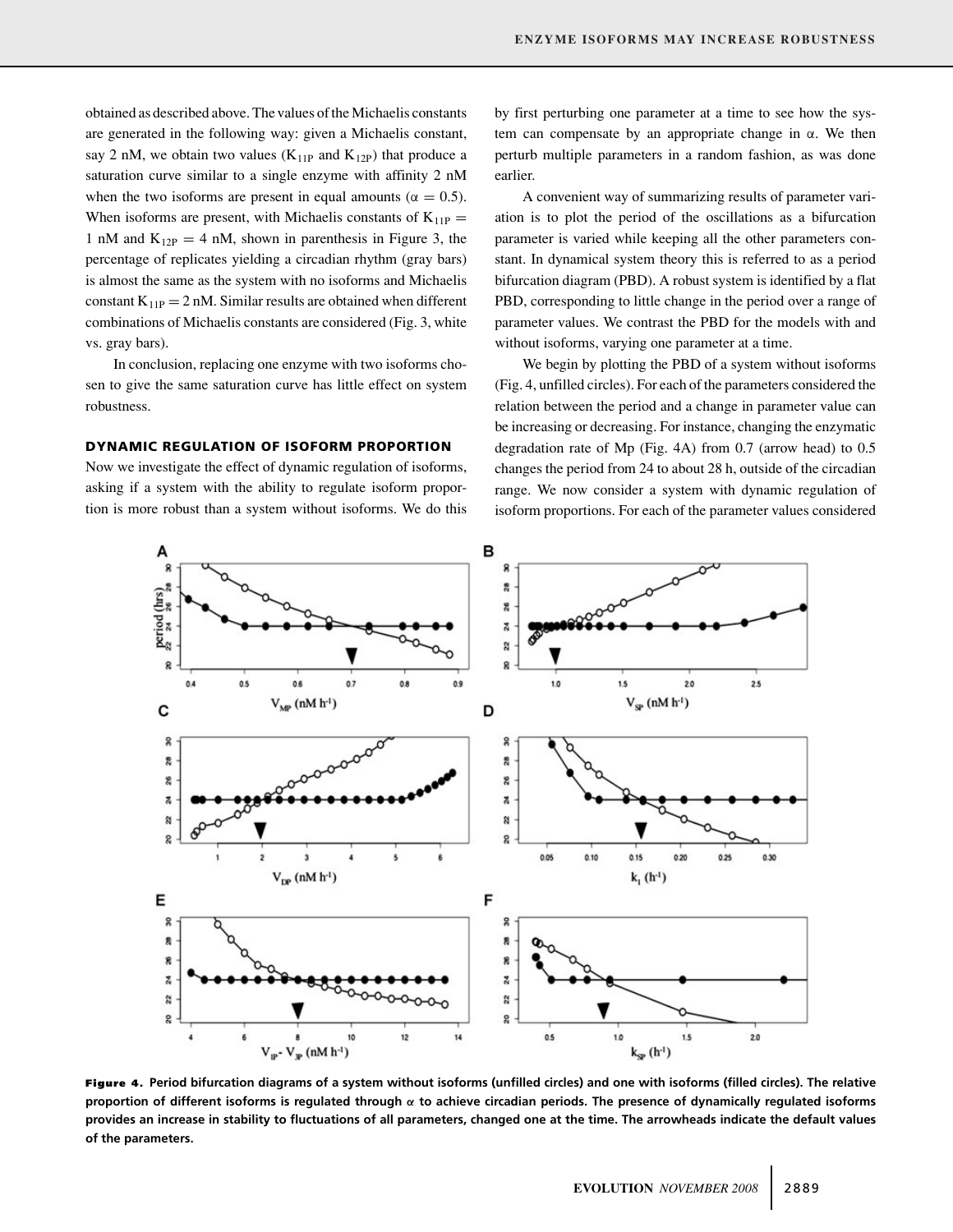

Figure 5. **Dynamic regulation of isoforms can increase phenotypic robustness. Contour fitness landscape of systems without (A) and with (B) isoforms. Regions with same shading have equal fitness. Fitness has a maximum value of 1 (white regions) when the system has** a period of 24 h. Darker regions indicate parameter combinations that give periods that deviate from 24 h. In panel B, K<sub>11P</sub> = 0.5 and  $K_{12P}$  = 5 and for each combination of  $k_1$  and  $k_{SP} \alpha$  is adjusted to produce, if possible, a circadian period.

above we ask if there is an  $\alpha$  value that results in a circadian period. For instance, when  $V_{MP}$  is changed to 0.5 a value of  $\alpha = 0.93$  provides a circadian period. Similar adaptations in  $\alpha$  can be made so that the PBD is flat for a wide range of  $V_{MP}$  values (Fig. 4A filled circles). Thus, the system can be robust to changes in *VMP*. Results are similar in the other panels.

We now look at how dynamic regulation can increase robustness by considering two parameters,  $k_1$  and  $k_{SP}$ , as an illustrative example. A system should evolve toward the set of parameter combinations that provides a circadian period and makes it more robust. Isoform regulation, independently of parameter values, can increase canalization (Fig. 5). In panel A we show the contour of a fitness landscape, where fitness is modeled as a Gaussian function, of a system without isoforms. Regions with the same shading have the same fitness. Fitness is maximum when the period corresponding to the parameter combinations is 24 h and decreases for deviations from the circadian period. For each parameter combination of  $k_1$  and  $k_{SP}$  in panel A we compute first the period and then the fitness. In panel B we show a system with dynamically regulated isoforms, with Michaelis constants of  $K_{11P} = 0.5$  and  $K_{12P} = 5$ . The number of parameter combinations that produce a circadian period, and thus maximum fitness (white region of plot), is greatly increased with dynamic regulation of isoforms.

Dynamic regulation of isoforms also proves to be an effective way of compensating changes of multiple system parameter values (Fig. 3, white vs. black columns). In this case we generate replicate systems with uniformly distributed parameter values as described earlier. When isoforms are present and can be regulated, the percentage of replicates yielding a circadian rhythm is greatly increased compared to the system with no isoforms, and the system with isoforms but no dynamic regulation. This is true for all combinations of Michaelis constants shown in Figure 3.

#### AFFINITY DIFFERENCE BETWEEN ISOFORMS

Here we investigate the effects of affinity differences between isoforms that can be dynamically regulated. If isozymes are present they can be more or less similar in their amino acid sequence, or exon order, and will consequently have more or less similar affinities to the substrate. Increasing sequence divergence, or the number of possible exon combinations, can result in isozymes with increased difference in their substrate affinity.

We define the degree of affinity difference as the ratio between two isoform Michaelis constants,  $K_{12P}/K_{11P}$ . A ratio of one indicates two isoforms that are identical, and the more the ratio deviates from one the higher the degree of difference between two isoforms will be. We generate 300 system replicates with  $K_{11P}$ fixed at 0.5 and change the value of  $K_{12P}$  by increments of 0.5. We then randomly pick the other parameter values as described earlier. For each replicate system we compute the period. If the resulting period is not circadian we look for a value of  $\alpha$  that reestablishes the circadian period. System robustness, indicated by the percentage of times the system oscillates with circadian period, increases with increasing difference between isoform affinities and saturates when the affinity ratio is 7 or greater (Fig. 6). Saturation occurs because as the Michaelis constant of the second isoform  $(K_{12P})$  reaches larger values its affinity becomes very low. In this case, the enzyme reaction curve has a small slope at typical substrate levels, so increasing  $K_{12P}$  further will result in only a small reduction in substrate binding. The combination of different very low affinities enzymes with a high-affinity  $(k_{11P})$  enzyme will be very similar.

## *Discussion*

Enzyme isoforms are commonly found in organisms of every taxon but their evolutionary significance has not been thoroughly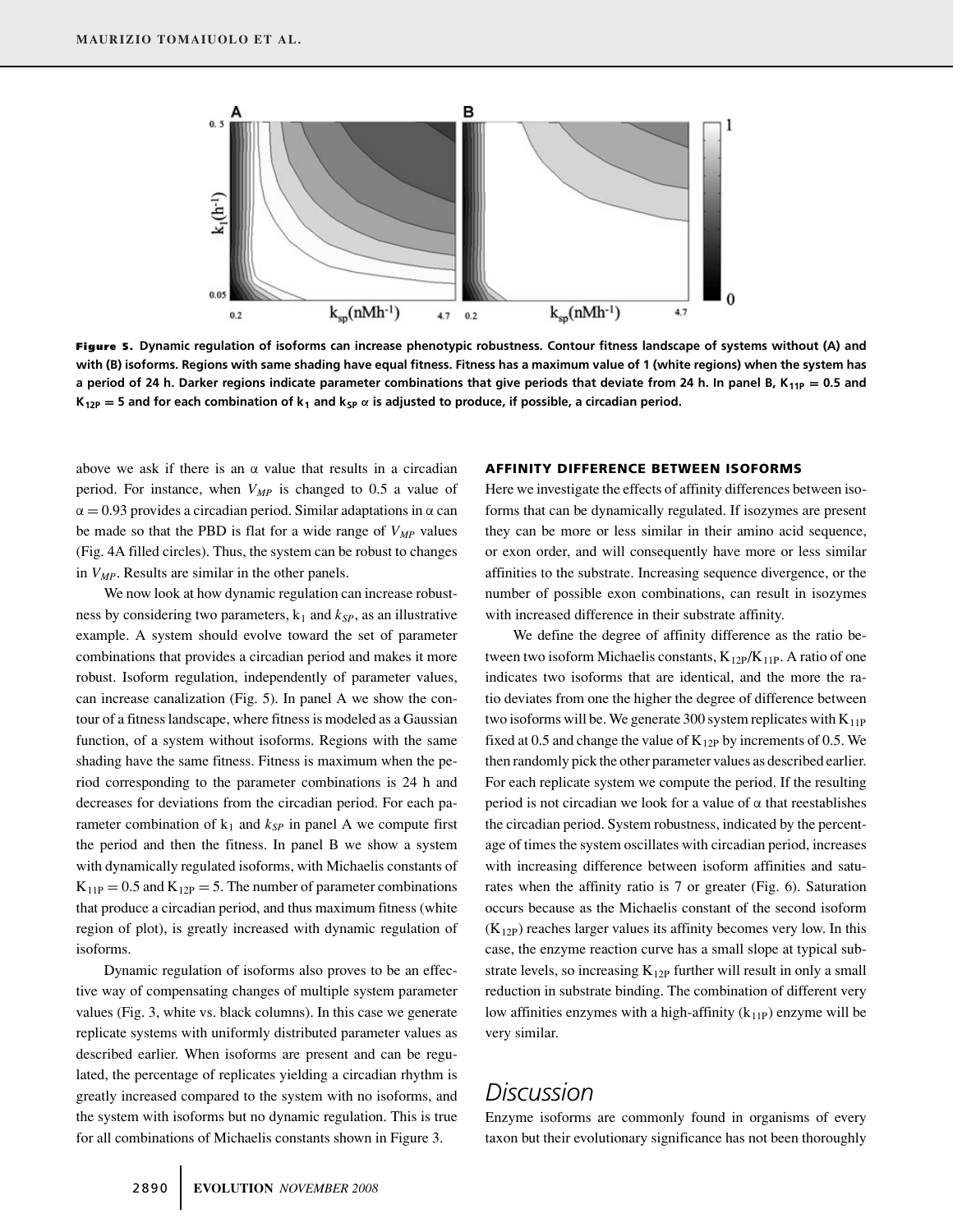

Figure 6. **Isoforms with greater affinity differences provide more stability. The x-axis shows the ratio between isoform Michaelis** constants ( $K_{11P} = 0.5$  and  $K_{12P}$  is varied). The y-axis shows the **percentage of times a circadian period can be produced over 300 replicates with isoform dynamic regulation. The range of fluctuations that can be compensated (robustness) increases with increasing difference of isoform Michaelis constants, up to the point at which saturation occurs.**

assessed. Here we used a model of the *Drosophila* circadian rhythm to investigate if known enzyme isoforms can increase the robustness of the system. We found that the presence of isoforms can increase the robustness only if dynamic regulation of isoform proportion is possible. Regulation at this level seems to be biologically plausible. First, feedback regulation of alternative splicing has been observed in *Drosophila* (Kumar and Lopez 2005). Second, external factors such as temperature can influence alternative splicing, causing a change in the ratio of alternative initiation codons (Colot et al. 2005). In addition, active regulation of CKIε levels in the *Drosophila* gene CLOCK pathway has been shown to occur (Kim and Edery 2006), providing evidence for dynamic regulation of a kinase in the circadian system.

We have shown that enzyme affinity per se, as well as the presence of isoforms without dynamic regulation, have no effect on robustness. Isoforms offer an increased dimension in the parameter space to match the target enzyme catalytic activity for a given set of parameter values. The isoform ratio may provide a flexible and parsimonious mechanism for adaptation to environmental fluctuations. The effectiveness of dynamic isoform regulation lies in its ability to change the pace of the reactions. If perturbations affect the rate at which some reactions occur, say there is average increase, then by increasing the proportion of the high affinity isoform, the pace of the entire cycle can be readjusted to stay within the circadian period.

One typical perturbation to the circadian oscillator is the presence of light, which enhances degradation of phosphorylated timeless protein (Myers et al. 1996). Although this occurs in the timeless protein pathway, which is excluded from our model, the possibility of dynamic isoform regulation is still a potential source of compensation for this environmental perturbation.

Alternative splicing, or mutations of duplicate gene copies, can generate enzyme isoforms that differ in substrate affinity, and there can be benefits to small or large differences. Producing two isoforms that are similar in affinity would be beneficial if flux perturbations are common because more enzymes result in more potential activity (Hurst and Randerson 2000; Bagheri and Wagner 2004). Similar isoforms, however, may not respond as well to other kinds of perturbations. Isoforms that differ greatly in their kinetic rates provide the potential for a more plastic system. Splicing events or mutations that result in the production of an enzyme that is very different from its original counterpart may foster selection for genetic variation. In this context, mutations of large effect that result in a viable phenotype (i.e., a working enzyme) will be better than small effect mutations. As the affinity difference among isoforms increases so does the flexibility in compensating larger changes in the values of other system parameters.

In this system, with multiple variables and parameters, the same period can be produced by different sets of parameter combinations. More generally in multidimensional systems it is often possible to produce the same phenotype from different underlying genotypes. Natural selection should then favor genotypes that are more canalized (Rice 1998). We have shown, however, that independently of the choice of parameter values (i.e., the genotypes), regulation of antagonistically expressed isoforms can always increase the robustness. If a system is already canalized, its degree of canalization could be further increased by regulatory elements that act on the relative expression of isoforms.

It has been shown, for instance, that antagonistic regulation of functionally redundant genes is not such a rare occurrence (e.g., see Kafri et al. 2006). Antagonistic regulation is achieved by acting on the expression levels of paralog genes that alter their transcription levels to back each other up (Kafri et al. 2005). Our results suggest that such regulation can also occur by keeping expression levels constant while changing relative expression of isoforms. Gene dosage effects have also been proposed to play an important role in maintaining duplicate genes (Brown et al. 1998; Seoighe and Wolfe 1999; Kondrashov and Kondrashov 2006).

The existence of isoforms can thus provide the substrate for the emergence of a novel function. Isoform dynamic control drives the systems toward a larger adaptive peak and creates selection for their maintenance. This could represent another route toward subfunctionalization. In the traditional view of subfunctionalization the duplicate copies would be retained because degenerative mutations make it impossible for either copy to cover the role of the ancestral locus. This need not be the case. Degenerative mutations on only one copy, for instance, would produce a less effective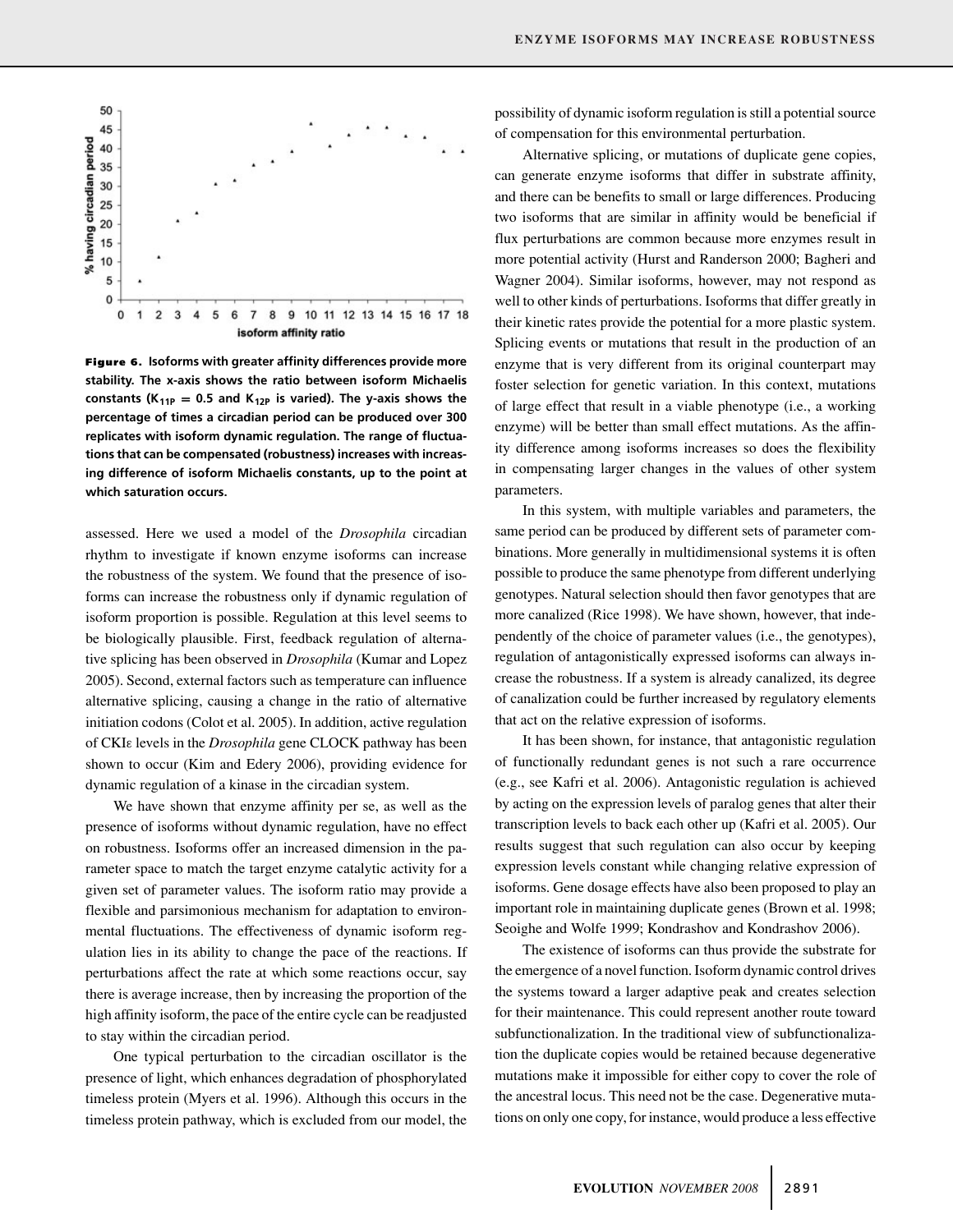enzyme. The copy carrying degenerative mutations could then be retained if in combination with the original copy it allows for increased robustness. The original copy would then accumulate mutations so that both copies become subfunctional. The difference between the two routes lies in that dynamically regulated isoforms would promote subfunctionalization through positive selection rather than by neutral population genetic processes.

Improving system robustness means that more of the underlying rates can vary without producing a phenotypic effect. This is true if variations are on a short time scale, such as environmental fluctuations, or fixed, such as different genetic backgrounds. The presence of dynamically regulated isoforms, therefore, could support more cryptic genetic variation at the population level.

The robustness can improve by alternative means as well. Any of the rates, for instance, can be regulated to match the system's current needs, provided the molecular machinery to do so is present. Robustness, for instance, can be increased by adjusting the CKII transcription rate, *ViP*. Transcription regulation, however, has its costs, such as energy and time. Even if we assume that energy expenditure is not the rate-limiting step, regulating cell processes only by means of transcription regulation takes time. After receiving a transcription signal, for instance, there can be a delay of anywhere from minutes to hours depending on cell turn over rates and gene size before the functional protein appears (Perez-Ortin et al. 2007). This delay includes the time needed for gene transcription and the time for posttranscriptional regulation, such as splicing processes. Bypassing transcription may thus be a faster route to achieve the same result. Alternative splicing is a candidate mechanism for such a regulation. Splicing is used for both qualitative and quantitative regulation of gene expression (see Blencowe 2006 for review). In addition, splicing has been shown to be a fast mechanism for regulating gene expression in response to environmental stress (Pleiss et al. 2007). Regulating the kind of isozyme that results from alternative splicing does not require any change in gene transcription level, but only changes in posttranscriptional regulation, and may thus be an efficient way to control the rate at which a substrate is processed. Such a regulation has no impact on the rate at which molecular machinery works and may thus be a potent and inexpensive way to increase system robustness.

The concept of dynamic isoform regulation as a means for increasing robustness could be tested in an empirical setting. It has long been known, for instance, that *Drosophila* circadian rhythm is robust with respect to temperature variation (Pittendrigh 1954). The nature of this compensation, however, is still debated (Roenneberg and Merrow 2003). *Drosophila* populations could be exposed to different temperature treatments and the corresponding protein isoform levels measured to see if the relative expression levels are different. This could indicate a dynamic regulation of isoforms to compensate for temperature differences.

Gene duplication and alternative splicing are recurrent events in the evolutionary history of most living organisms. Such events can provide the ingredients to modify, shape, and improve biochemical networks as they are among the most basic levels of where selection operates. As isozymes first appear they may be neutral to selection, but this neutrality may be temporary. Any mechanism able to produce the raw material for evolution without compromising the current fitness of an organism may function as a highway to an adaptive peak.

#### ACKNOWLEDGMENTS

We thank T. F. Hansen, A. Winn, and the two anonymous reviewers for their insightful comments on the manuscript. This work was partially supported by National Institute of Health Grant DA-19356 to RB and MEF.

#### LITERATURE CITED

- Arredouani, A., Y. Guiot, J. C. Jonas, L. H. Liu, M. Nenquin, J. A. Pertusa, J. Rahier, J. F. Rolland, G. E. Shull, M. Stevens, et al. 2002. SERCA3 ablation does not impair insulin secretion but suggests distinct roles of different sarcoendoplasmic reticulum Ca2+ pumps for Ca2+ homeostasis in pancreatic ß-cells. Diabetes 51:3245–3253.
- Bagheri, H. C., and G. P. Wagner. 2004. Evolution of dominance in metabolic pathways. Genetics 168:1713–1735.
- Blencowe, B. J. 2006. Alternative splicing: new insights from global analyses. Cell 126:37–47.
- Brown, C. J., K. M. Todd, and R. F. Rosenzweig. 1998. Multiple duplications of yeast hexose transport genes in response to selection in a glucoselimited environment. Mol. Biol. Evol. 15:931–942.
- Clark, A. G. 1994. Invasion and maintenance of a gene duplication. Proc. Natl. Acad. Sci. USA 91:2950–2954.
- Colot, H. V., J. J. Loros, and J. C. Dunlap. 2005. Temperature-modulated alternative splicing and promoter use in the circadian clock gene *frequency.* Mol. Biol. Cell 16:5563–5571.
- Ermentrout, G. B. 2002. Simulating, analyzing, and animating dynamical systems: a guide to XPPAUT for researchers and students. SIAM, Philadelphia, PA.
- Force, A., M. Lynch, F. B. Pickett, A. Amores, Y. Yan, and J. Postlethwait. 1999. Preservation of duplicate genes by complementary, degenerative mutations. Genetics 151:1531–1545.
- Forger, D. B., and C. S. Peskin. 2003. A detailed predictive model of the mammalian circadian clock. Proc. Natl. Acad. Sci. USA 100:14806– 14811.
- Gillespie, J. H. 1991. The causes of molecular evolution. Oxford, New York.
- Goldbeter, A. 1995. A Model for Circadian Oscillations in the Drosophila Period Protein (PER). Proc. R. Soc. Lond. B 261:319–324.
- Gu, X. 2003. Evolution of duplicate genes versus genetic robustness against null mutations. Trends Genet. 19:354–356.
- Gu, Z., L. M. Steinmetz, X. Gu, C. Scharfet, R. W. Davis, and W.-H. Li. 2003. Role of duplicate genes in genetic robustness against null mutations. Nature 421:63–66.
- Guerra, B., and O.-G. Issinger. 1999. Protein kinase CK2 and its role in cellular proliferation, development and pathology. Electrophoresis 20:391– 408.
- Guerra, B., B. Boldyreff, S. Sarno, L. Cesaro, O.-G. Issinger, and L. A. Pinna. 1999. CK2: a protein kinase in need of control. Pharmacol. Ther. 82:303–313.